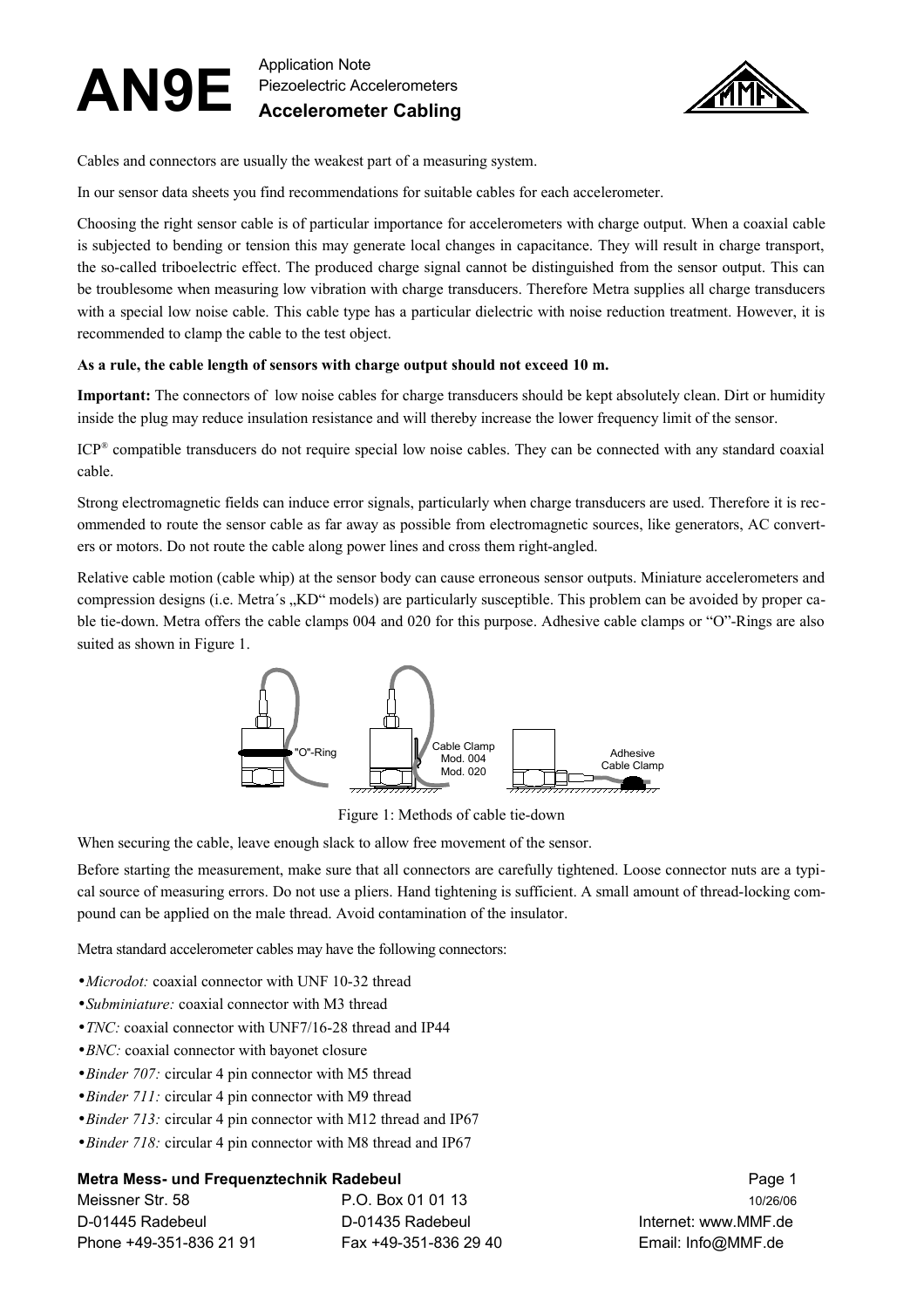#### **AN9E** Application Note Piezoelectric Accelerometers **Accelerometer Cabling**



The following standard cables are available from Metra:

| <b>Transducer</b>        | End 1         | End <sub>2</sub> | $\mathbf{L}$            | Ø   | T <sub>MAX</sub> | Mod.   |
|--------------------------|---------------|------------------|-------------------------|-----|------------------|--------|
| <b>Type</b>              |               |                  | m                       | mm  | $\rm ^{\circ}C$  |        |
| charge                   | Microdot      | Microdot         | 1.5                     | 2.2 | 80               | 009    |
| charge                   | Microdot      | Microdot         | 1.5                     | 2.0 | 200              | 009/T  |
| charge                   | <b>TNC</b>    | Microdot         | 1.5                     | 2.2 | 80               | 012    |
| charge                   | Subminiature  | Subminiature     | 1.5                     | 2.2 | 80               | 013    |
| charge                   | Microdot      | Microdot         | 5                       | 3.8 | 80               | 010/5  |
| charge                   | Microdot      | Microdot         | 10                      | 3.8 | 80               | 010/10 |
| charge                   | Microdot      | Microdot         | 15                      | 3.8 | 80               | 010/15 |
| charge                   | Microdot      | Microdot         | 20                      | 3.8 | 80               | 010/20 |
| $ICP^*$                  | Microdot      | Microdot         | 1.5                     | 2.5 | 80               | 050    |
| ICP®                     | <b>BNC</b>    | Microdot         | 1.5                     | 2.5 | 80               | 051    |
| $\text{ICP}^{\circledR}$ | <b>TNC</b>    | Microdot         | 1.5                     | 2.5 | 80               | 052    |
| $ICP^*$                  | <b>TNC</b>    | <b>BNC</b>       | 1.5                     | 2.5 | 80               | 053    |
| $ICP^{\circledR}$        | Subminiature  | Microdot         | 1.5                     | 1,0 | 120              | 054    |
| $ICP^{\circledR}$        | Binder 711 m. | Binder 711 f.    | 1.5                     | 2.8 | 80               | 080    |
| ICP®                     | Binder 713    | pigtail          | 5                       | 6   | 85               | 085    |
| $ICP^{\circledR}$        | Binder 713    | <b>BNC</b>       | 5                       | 6   | 85               | 086    |
| $\mathrm{ICP}^\circledR$ | Binder 718    | pigtail          | 5                       | 3.9 | 80               | 087    |
| $ICP^*$                  | Binder 718    | <b>BNC</b>       | 5                       | 3.9 | 80               | 088    |
| charge                   | Binder 718    | 3 x Microdot     | 2.5                     | 6,0 | 80               | 089    |
| charge                   | Binder 718    | $3 \times BNC$   | 2.5                     | 6,0 | 80               | 090    |
| $ICP^{\otimes}$          | Binder 707    | Binder 711       | 3                       | 3,0 | 80               | 091    |
| $ICP^{\circledR}$        | Binder 707    | Binder 711       | $\overline{\mathbf{3}}$ | 3,0 | 120              | 091/T  |

Customized cables can be supplied on demand.

Additionally, Metra offers a selection of plug adapters:

| <b>Purpose</b>                                   |  |  |
|--------------------------------------------------|--|--|
| Adapter Microdot plug to BNC socket              |  |  |
| Adapter Microdot plug to TNC socket              |  |  |
| Coupler for Microdot plugs                       |  |  |
| Microdot socket for front panel mounting         |  |  |
| Adapter Binder 711 (f.) to 3 Microdot plugs (m.) |  |  |
| Adapter Binder 711 (f.) to 3 BNC plugs (m.)      |  |  |

# **Metra Mess- und Frequenztechnik Radebeul** Page 2

Meissner Str. 58 P.O. Box 01 01 13 10/26/06 D-01445 Radebeul D-01435 Radebeul Internet: www.MMF.de Phone +49-351-836 21 91 Fax +49-351-836 29 40 Email: Info@MMF.de